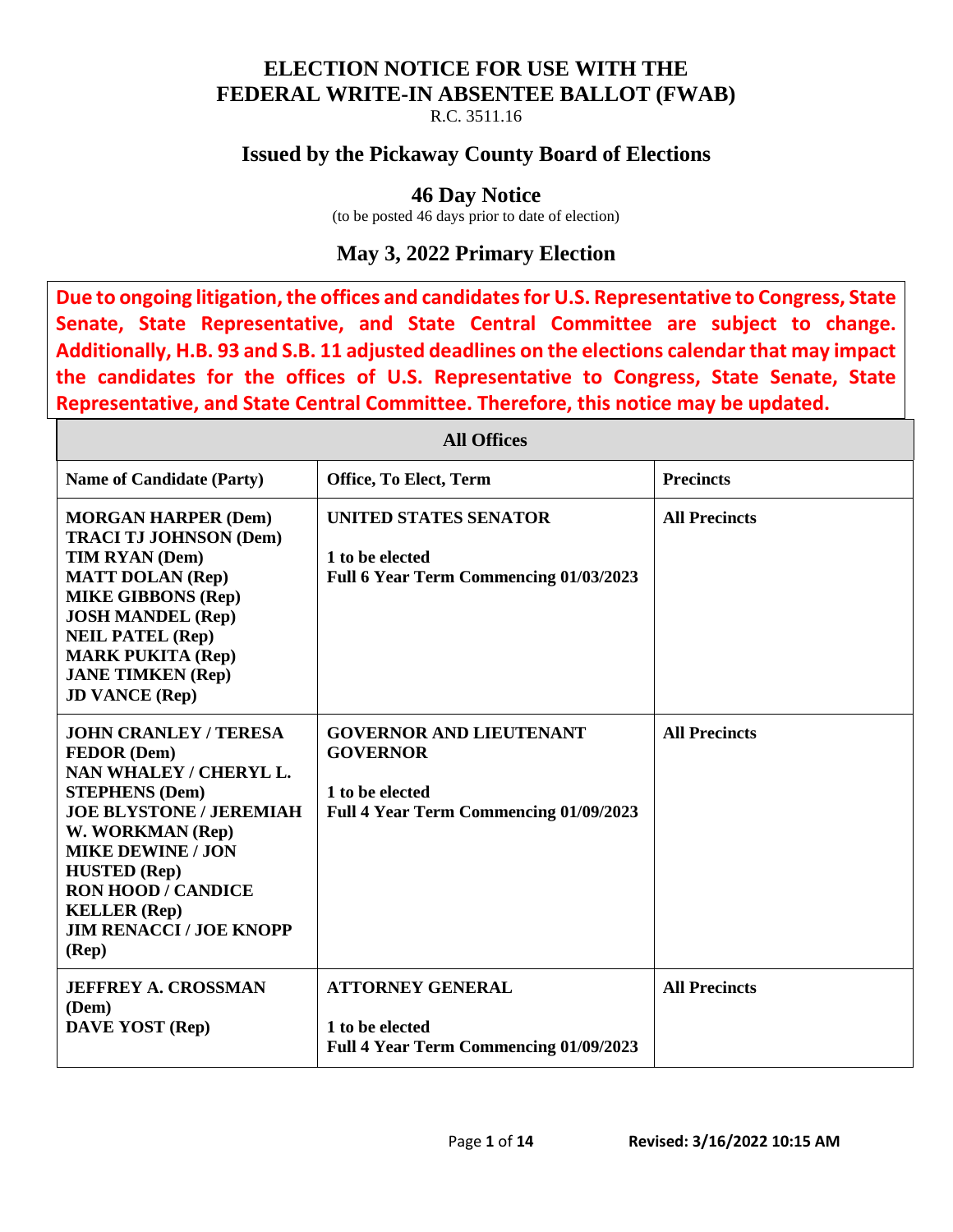| <b>TAYLOR SAPPINGTON (Dem)</b><br><b>KEITH FABER (Rep)</b>      | <b>AUDITOR OF STATE</b>                                     | <b>All Precincts</b> |
|-----------------------------------------------------------------|-------------------------------------------------------------|----------------------|
|                                                                 | 1 to be elected<br>Full 4 Year Term Commencing 01/09/2023   |                      |
| <b>CHELSEA CLARK (Dem)</b><br><b>JOHN ADAMS (Rep)</b>           | <b>SECRETARY OF STATE</b>                                   | <b>All Precincts</b> |
| <b>FRANK LAROSE (Rep)</b>                                       | 1 to be elected<br>Full 4 Year Term Commencing 01/09/2023   |                      |
| <b>SCOTT SCHERTZER (Dem)</b><br><b>ROBERT SPRAGUE (Rep)</b>     | <b>TREASURER OF STATE</b>                                   | <b>All Precincts</b> |
|                                                                 | 1 to be elected<br>Full 4 Year Term Commencing 01/09/2023   |                      |
| <b>JENNIFER BRUNNER (Dem)</b><br><b>SHARON L. KENNEDY (Rep)</b> | <b>CHIEF JUSTICE OF THE SUPREME</b><br><b>COURT</b>         | <b>All Precincts</b> |
|                                                                 | 1 to be elected<br>Full 6 Year Term Commencing 01/01/2023   |                      |
| <b>TERRI JAMISON (Dem)</b><br><b>PAT FISCHER (Rep)</b>          | <b>JUSTICE OF THE SUPREME COURT</b>                         | <b>All Precincts</b> |
|                                                                 | 1 to be elected<br>Full 6 Year Term Commencing 01/01/2023   |                      |
| <b>MARILYN ZAYAS (Dem)</b><br><b>PAT DEWINE (Rep)</b>           | <b>JUSTICE OF THE SUPREME COURT</b>                         | <b>All Precincts</b> |
|                                                                 | 1 to be elected<br>Full 6 Year Term Commencing 01/02/2023   |                      |
| <b>KRISTY WILKIN (Rep)</b>                                      | <b>JUDGE OF COURT OF APPEALS (4TH)</b><br><b>DISTRICT</b> ) | <b>All Precincts</b> |
|                                                                 | 1 to be elected<br>Full 6 Year Term Commencing 02/09/2023   |                      |
| <b>JAY H. WIPPEL (Rep)</b>                                      | <b>COUNTY COMMISSIONER - 01</b>                             | <b>All Precincts</b> |
|                                                                 | 1 to be elected<br>Full 4 Year Term Commencing 01/01/2023   |                      |
| <b>MARSHA A. FEW (Dem)</b><br><b>BRAD WASHBURN (Rep)</b>        | <b>COUNTY AUDITOR</b>                                       | <b>All Precincts</b> |
|                                                                 | 1 to be elected<br>Full 4 Year Term Commencing 03/13/2023   |                      |
| <b>No Certified Candidate</b>                                   | <b>CORONER</b>                                              | <b>All Precincts</b> |
|                                                                 | 1 to be elected<br><b>Unexpired Term Ending 01/05/2025</b>  |                      |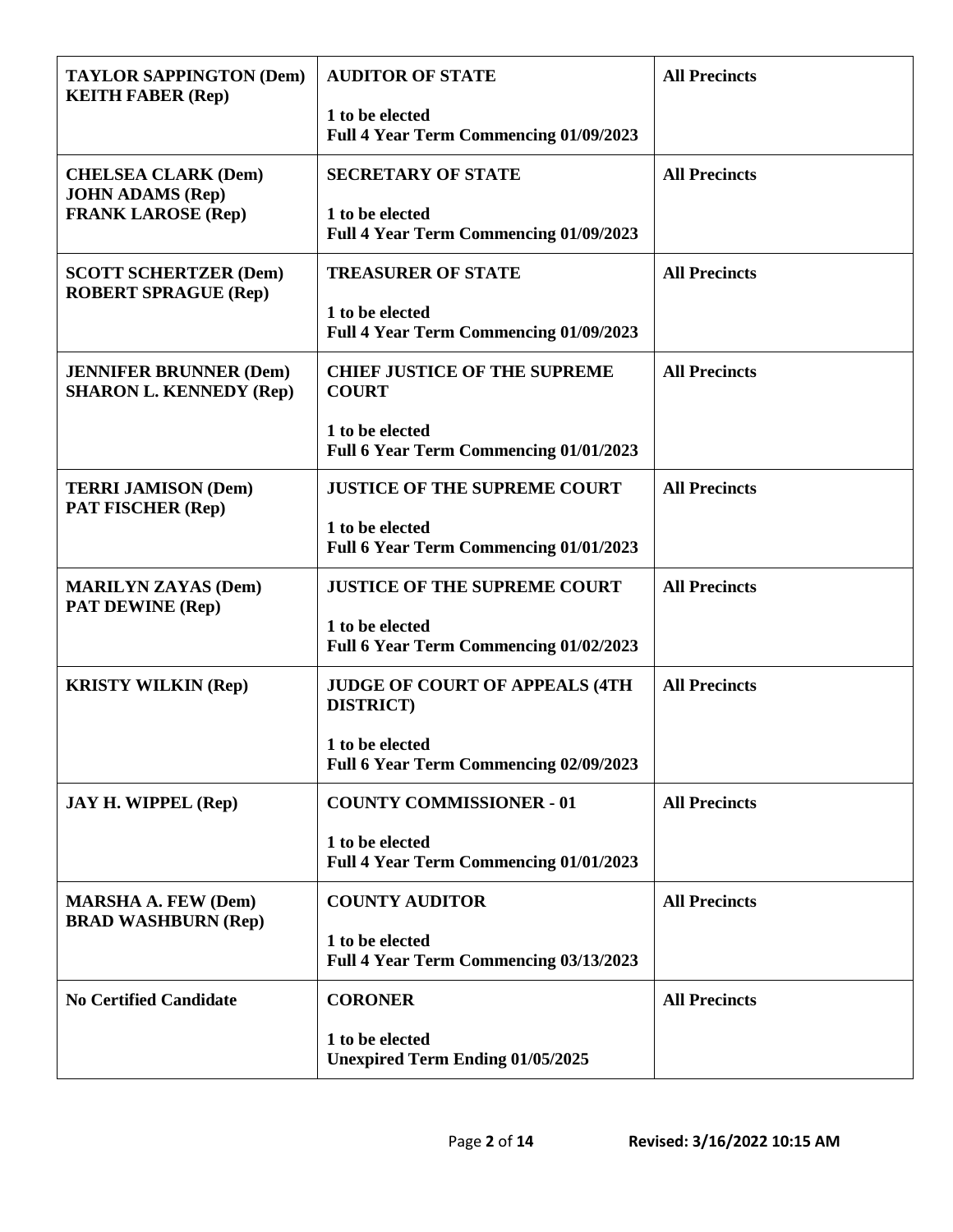| <b>SHANNON MCKIBBEN (Dem)</b>     | DEMOCRAT CENTRAL COMMITTEE -<br><b>CIRCLEVILLE 1-A</b>           | 01-CIRC1-A    |
|-----------------------------------|------------------------------------------------------------------|---------------|
|                                   | 1 to be elected<br>Full 2 Year Term Commencing 05/26/2022        |               |
| <b>KAREN BENSONHAVER</b><br>(Dem) | DEMOCRAT CENTRAL COMMITTEE -<br><b>CIRCLEVILLE 1-B</b>           | $02$ -CIRC1-B |
|                                   | 1 to be elected<br>Full 2 Year Term Commencing 05/26/2022        |               |
| <b>No Certified Candidate</b>     | DEMOCRAT CENTRAL COMMITTEE -<br><b>CIRCLEVILLE 1-C</b>           | 03-CIRC1-C    |
|                                   | 1 to be elected<br>Full 2 Year Term Commencing 05/26/2022        |               |
| <b>MIKE BRANHAM (Dem)</b>         | DEMOCRAT CENTRAL COMMITTEE -<br><b>CIRCLEVILLE 2-A</b>           | 04-CIRC2-A    |
|                                   | 1 to be elected<br><b>Full 2 Year Term Commencing 05/26/2022</b> |               |
| <b>No Certified Candidate</b>     | DEMOCRAT CENTRAL COMMITTEE -<br><b>CIRCLEVILLE 2-B</b>           | 05-CIRC2-B    |
|                                   | 1 to be elected<br>Full 2 Year Term Commencing 05/26/2022        |               |
| <b>ANNE BELLA CANAN (Dem)</b>     | DEMOCRAT CENTRAL COMMITTEE -<br><b>CIRCLEVILLE 3-A</b>           | 06-CIRC3-A    |
|                                   | 1 to be elected<br><b>Full 2 Year Term Commencing 05/26/2022</b> |               |
| <b>No Certified Candidate</b>     | DEMOCRAT CENTRAL COMMITTEE -<br><b>CIRCLEVILLE 3-B</b>           | 07-CIRC3-B    |
|                                   | 1 to be elected<br>Full 2 Year Term Commencing 05/26/2022        |               |
| <b>No Certified Candidate</b>     | DEMOCRAT CENTRAL COMMITTEE -<br><b>CIRCLEVILLE 4-A</b>           | 08-CIRC4-A    |
|                                   | 1 to be elected<br>Full 2 Year Term Commencing 05/26/2022        |               |
| <b>No Certified Candidate</b>     | DEMOCRAT CENTRAL COMMITTEE -<br><b>CIRCLEVILLE 4-B</b>           | 09-CIRC4-B    |
|                                   | 1 to be elected<br><b>Full 2 Year Term Commencing 05/13/2022</b> |               |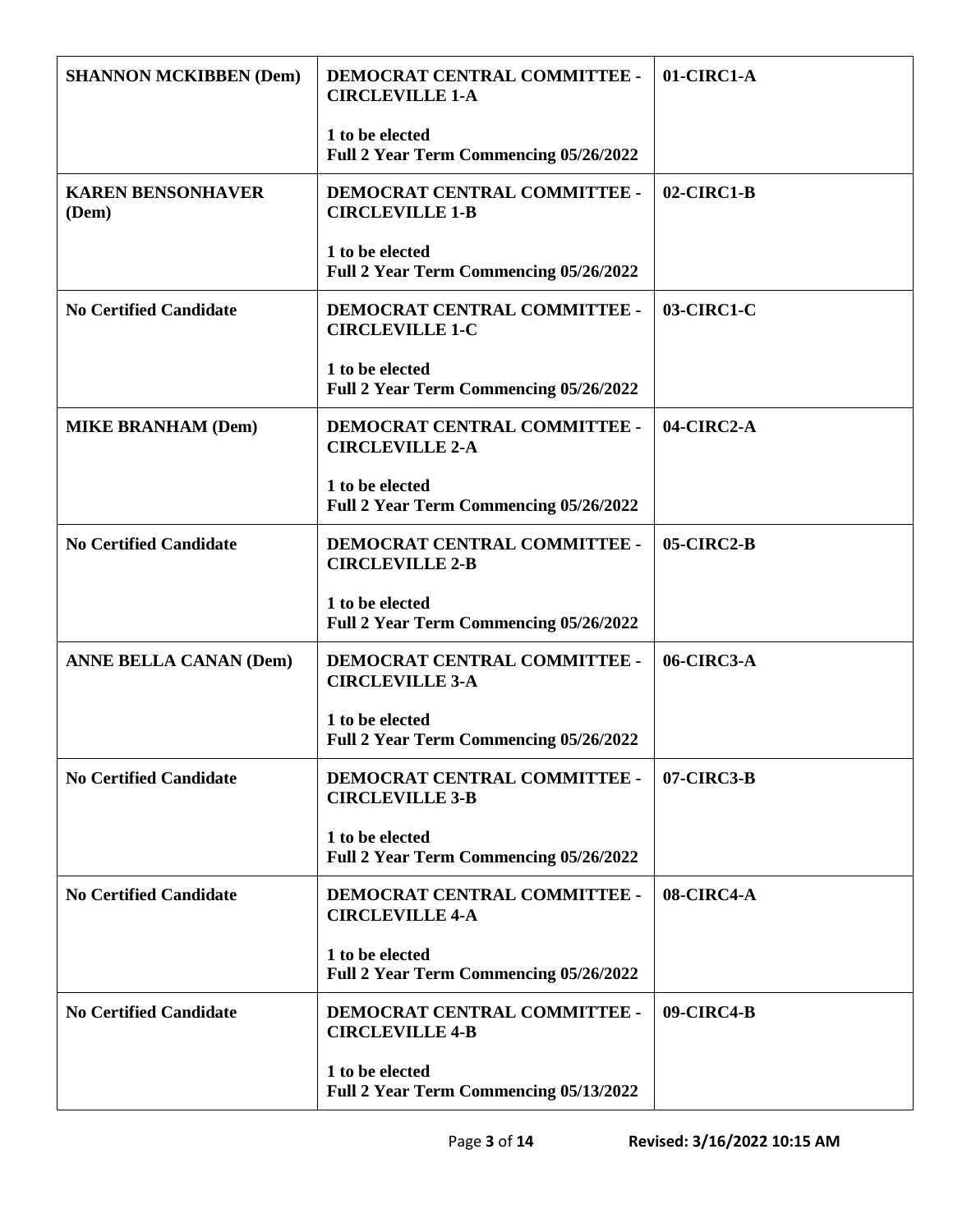| <b>DEBRA S. MCCOY (Dem)</b>         | DEMOCRAT CENTRAL COMMITTEE -<br><b>CIRCLEVILLE-NORTH</b>         | 10-CIRC-N            |
|-------------------------------------|------------------------------------------------------------------|----------------------|
|                                     | 1 to be elected<br>Full 2 Year Term Commencing 05/26/2022        |                      |
| <b>No Certified Candidate</b>       | DEMOCRAT CENTRAL COMMITTEE -<br><b>CIRCLEVILLE-NORTHWEST</b>     | 11-CIRC-NW           |
|                                     | 1 to be elected<br>Full 2 Year Term Commencing 05/13/2022        |                      |
| <b>JEANETTE L. GERHART</b><br>(Dem) | DEMOCRAT CENTRAL COMMITTEE -<br><b>CIRCLEVILLE-SOUTH</b>         | 12-CIRC-S            |
|                                     | 1 to be elected<br>Full 2 Year Term Commencing 05/26/2022        |                      |
| <b>No Certified Candidate</b>       | DEMOCRAT CENTRAL COMMITTEE -<br><b>DARBY CLARKS LAKE</b>         | <b>13-DARB CK LK</b> |
|                                     | 1 to be elected<br>Full 2 Year Term Commencing 05/13/2022        |                      |
| <b>No Certified Candidate</b>       | DEMOCRAT CENTRAL COMMITTEE -<br><b>DARBY-NORTH</b>               | 14-DARB-N            |
|                                     | 1 to be elected<br>Full 2 Year Term Commencing 05/13/2022        |                      |
| <b>No Certified Candidate</b>       | DEMOCRAT CENTRAL COMMITTEE -<br><b>DARBY-SOUTH</b>               | 15-DARB-S            |
|                                     | 1 to be elected<br><b>Full 2 Year Term Commencing 05/13/2022</b> |                      |
| PAUL N. HASTINGS (Dem)              | DEMOCRAT CENTRAL COMMITTEE -<br>DEERCREEK/WILLIAMSPORT           | <b>16-DEER/WLSPT</b> |
|                                     | 1 to be elected<br><b>Full 2 Year Term Commencing 05/13/2022</b> |                      |
| <b>No Certified Candidate</b>       | DEMOCRAT CENTRAL COMMITTEE -<br><b>ASHVILLE-EAST</b>             | <b>17-ASH-E</b>      |
|                                     | 1 to be elected<br>Full 2 Year Term Commencing 05/26/2022        |                      |
| <b>No Certified Candidate</b>       | DEMOCRAT CENTRAL COMMITTEE -<br><b>ASHVILLE-NORTH</b>            | <b>18-ASH-N</b>      |
|                                     | 1 to be elected<br><b>Full 2 Year Term Commencing 05/13/2022</b> |                      |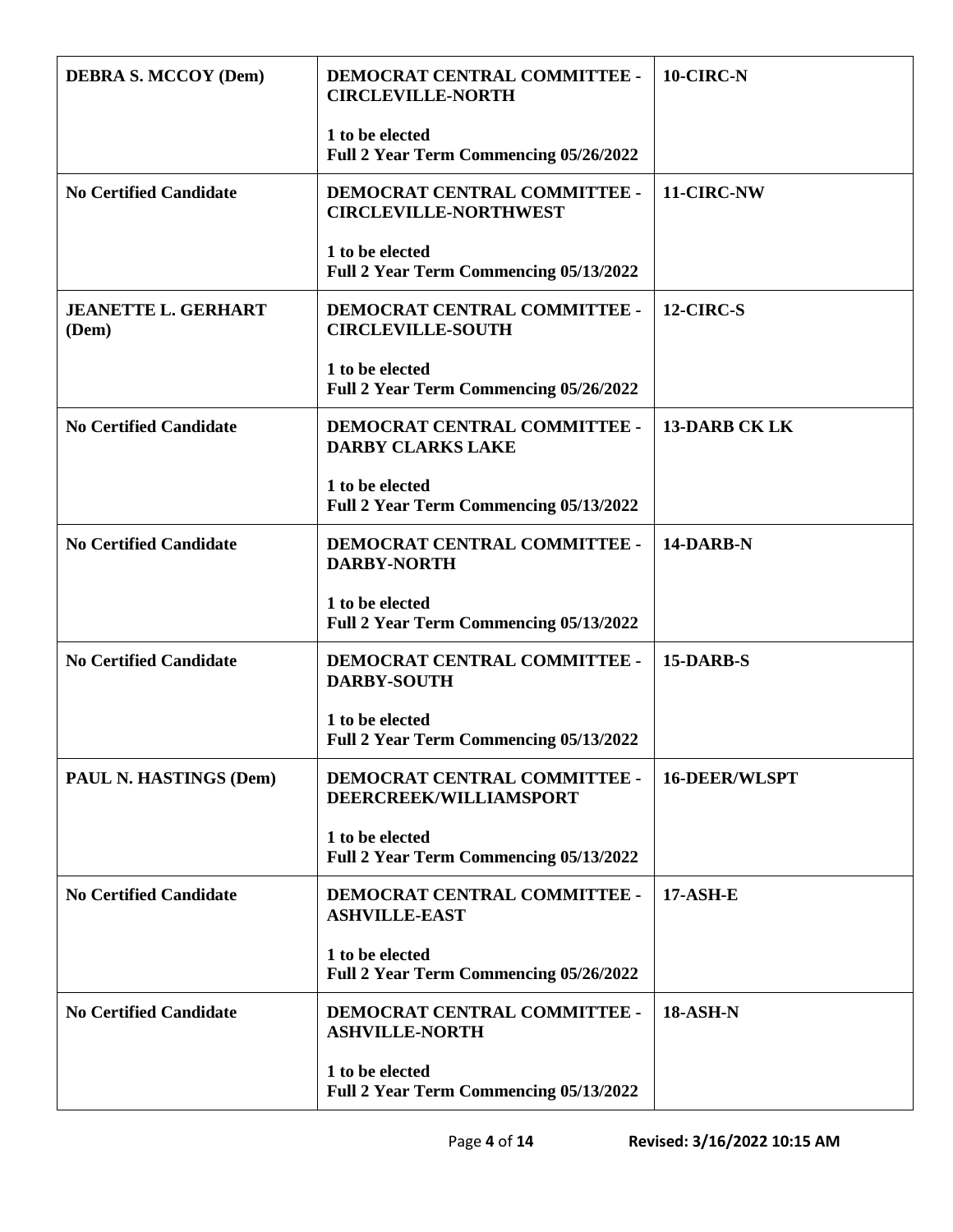| <b>No Certified Candidate</b> | DEMOCRAT CENTRAL COMMITTEE -<br><b>ASHVILLE-WEST</b>             | <b>19-ASH-W</b>      |
|-------------------------------|------------------------------------------------------------------|----------------------|
|                               | 1 to be elected<br>Full 2 Year Term Commencing 05/13/2022        |                      |
| <b>CATHY L. SAPP (Dem)</b>    | DEMOCRAT CENTRAL COMMITTEE -<br><b>SOUTH BLOOMFIELD-NORTH</b>    | <b>20-S BLMFLD-N</b> |
|                               | 1 to be elected<br>Full 2 Year Term Commencing 05/26/2022        |                      |
| <b>No Certified Candidate</b> | DEMOCRAT CENTRAL COMMITTEE -<br><b>SOUTH BLOOMFIELD-SOUTH</b>    | <b>21-S BLMFLD-S</b> |
|                               | 1 to be elected<br>Full 2 Year Term Commencing 05/26/2022        |                      |
| <b>No Certified Candidate</b> | DEMOCRAT CENTRAL COMMITTEE -<br><b>HARRISON TOWNSHIP</b>         | <b>22-HRSN TWP</b>   |
|                               | 1 to be elected<br>Full 2 Year Term Commencing 05/13/2022        |                      |
| <b>SUSAN L. WELSH (Dem)</b>   | DEMOCRAT CENTRAL COMMITTEE -<br><b>JACKSON TOWNSHIP</b>          | 23-JKSN TWP          |
|                               | 1 to be elected<br>Full 2 Year Term Commencing 05/26/2022        |                      |
| <b>No Certified Candidate</b> | DEMOCRAT CENTRAL COMMITTEE -<br><b>MADISON TOWNSHIP</b>          | <b>24-MDSN TWP</b>   |
|                               | 1 to be elected<br><b>Full 2 Year Term Commencing 05/13/2022</b> |                      |
| <b>No Certified Candidate</b> | DEMOCRAT CENTRAL COMMITTEE -<br><b>MONROE TOWNSHIP</b>           | <b>25-MNRO TWP</b>   |
|                               | 1 to be elected<br>Full 2 Year Term Commencing 05/13/2022        |                      |
| <b>CAROLYN LOXLEY (Dem)</b>   | DEMOCRAT CENTRAL COMMITTEE -<br>DARBYVILLE/MUHLENBERG            | <b>26-DAR/MHLNB</b>  |
|                               | 1 to be elected<br>Full 2 Year Term Commencing 05/13/2022        |                      |
| <b>No Certified Candidate</b> | DEMOCRAT CENTRAL COMMITTEE -<br>PERRY/NEW HOLLAND                | 27-PRY/NH            |
|                               | 1 to be elected<br>Full 2 Year Term Commencing 05/13/2022        |                      |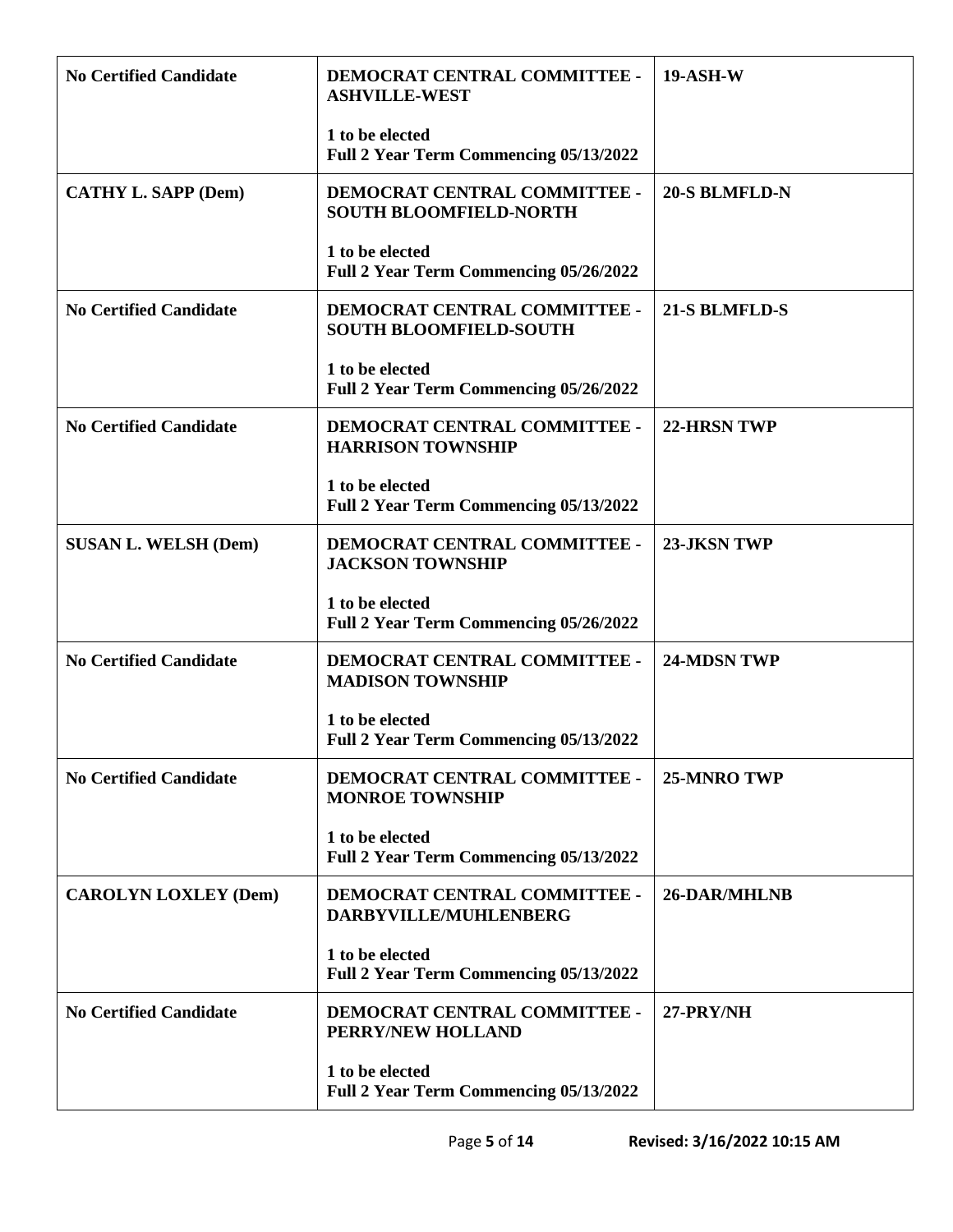| <b>No Certified Candidate</b> | DEMOCRAT CENTRAL COMMITTEE -<br>PICKAWAY-EAST                    | 28-PICK-E    |
|-------------------------------|------------------------------------------------------------------|--------------|
|                               | 1 to be elected<br>Full 2 Year Term Commencing 05/26/2022        |              |
| <b>No Certified Candidate</b> | DEMOCRAT CENTRAL COMMITTEE -<br>PICKAWAY-WEST                    | 29-PICK-W    |
|                               | 1 to be elected<br>Full 2 Year Term Commencing 05/13/2022        |              |
| <b>No Certified Candidate</b> | DEMOCRAT CENTRAL COMMITTEE -<br>SALTCREEK-NORTH/TARLTON          | 30-SLT-N/TRL |
|                               | 1 to be elected<br>Full 2 Year Term Commencing 05/13/2022        |              |
| <b>No Certified Candidate</b> | DEMOCRAT CENTRAL COMMITTEE -<br><b>SALTCREEK-SOUTH</b>           | 31-SLT-S     |
|                               | 1 to be elected<br>Full 2 Year Term Commencing 05/13/2022        |              |
| <b>No Certified Candidate</b> | DEMOCRAT CENTRAL COMMITTEE -<br><b>COMMERCIAL POINT-EAST</b>     | 32-COMM PT-E |
|                               | 1 to be elected<br>Full 2 Year Term Commencing 05/13/2022        |              |
| <b>No Certified Candidate</b> | DEMOCRAT CENTRAL COMMITTEE -<br><b>COMMERCIAL POINT-WEST</b>     | 33-COMM PT-W |
|                               | 1 to be elected<br><b>Full 2 Year Term Commencing 05/26/2022</b> |              |
| <b>No Certified Candidate</b> | DEMOCRAT CENTRAL COMMITTEE -<br><b>SCIOTO-NORTHEAST</b>          | 34-SCIOTO-NE |
|                               | 1 to be elected<br>Full 2 Year Term Commencing 05/13/2022        |              |
| <b>No Certified Candidate</b> | DEMOCRAT CENTRAL COMMITTEE -<br><b>SOUTHERN POINT</b>            | 35-STHRN PT  |
|                               | 1 to be elected<br>Full 2 Year Term Commencing 05/13/2022        |              |
| <b>No Certified Candidate</b> | DEMOCRAT CENTRAL COMMITTEE -<br><b>SCIOTO-NORTH</b>              | 36-SCIOTO-N  |
|                               | 1 to be elected<br>Full 2 Year Term Commencing 05/13/2022        |              |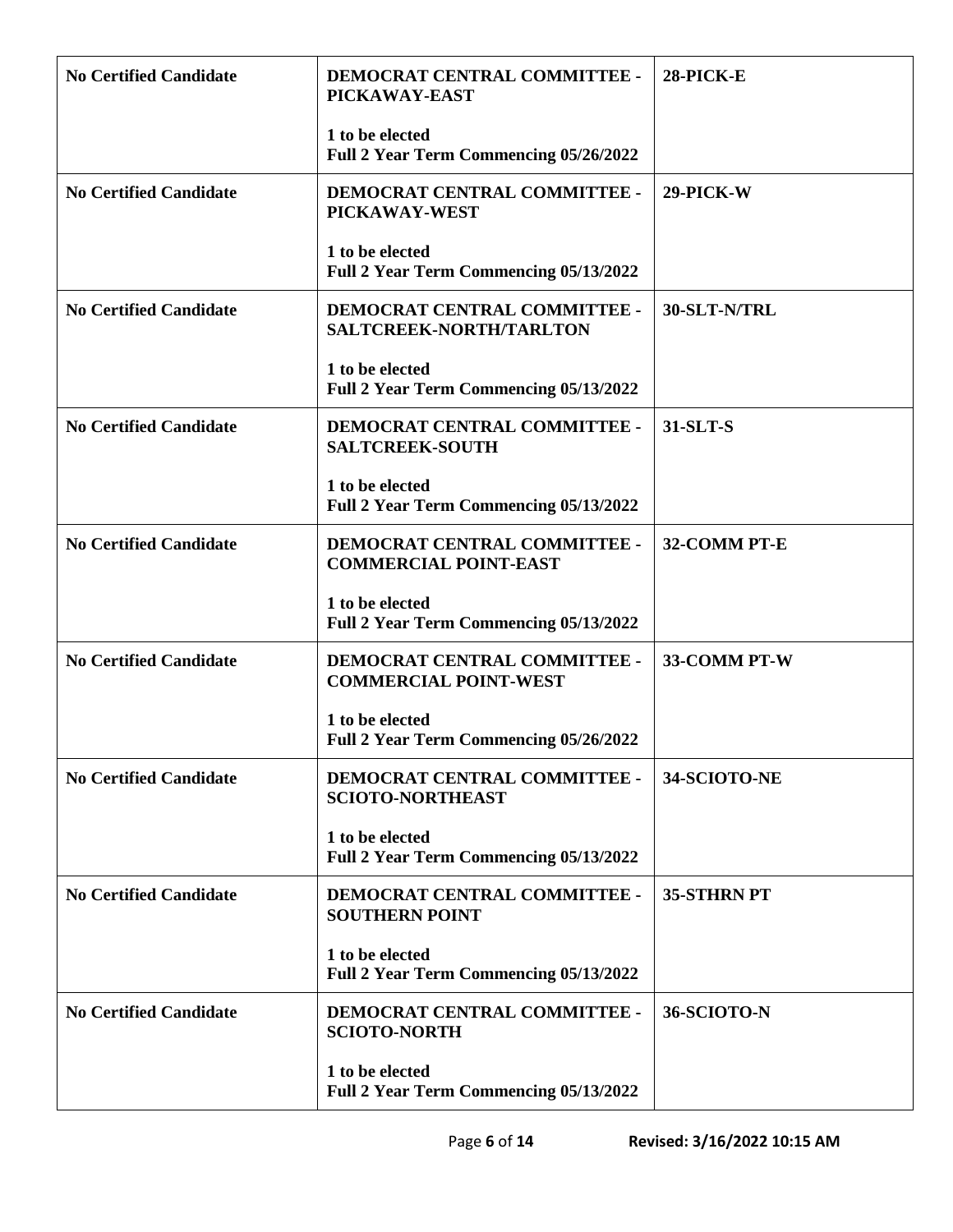| <b>No Certified Candidate</b> | DEMOCRAT CENTRAL COMMITTEE -<br><b>SCIOTO-SOUTH</b>              | 37-SCIOTO-S         |
|-------------------------------|------------------------------------------------------------------|---------------------|
|                               | 1 to be elected<br>Full 2 Year Term Commencing 05/13/2022        |                     |
| <b>No Certified Candidate</b> | DEMOCRAT CENTRAL COMMITTEE -<br><b>WALNUT-EAST</b>               | 38-WALNUT-E         |
|                               | 1 to be elected<br>Full 2 Year Term Commencing 05/13/2022        |                     |
| <b>No Certified Candidate</b> | DEMOCRAT CENTRAL COMMITTEE -<br><b>WALNUT-WEST</b>               | 39-WALNUT-W         |
|                               | 1 to be elected<br>Full 2 Year Term Commencing 05/26/2022        |                     |
| <b>No Certified Candidate</b> | DEMOCRAT CENTRAL COMMITTEE -<br><b>WASHINGTON-CENTRAL</b>        | <b>40-WASH-CENT</b> |
|                               | 1 to be elected<br>Full 2 Year Term Commencing 05/13/2022        |                     |
| <b>No Certified Candidate</b> | DEMOCRAT CENTRAL COMMITTEE -<br><b>WASHINGTON-NORTH</b>          | 41-WASH-N           |
|                               | 1 to be elected<br>Full 2 Year Term Commencing 05/13/2022        |                     |
| <b>MARSHA A. FEW (Dem)</b>    | DEMOCRAT CENTRAL COMMITTEE -<br><b>WASHINGTON-SOUTH</b>          | 42-WASH-S           |
|                               | 1 to be elected<br>Full 2 Year Term Commencing 05/26/2022        |                     |
| <b>No Certified Candidate</b> | DEMOCRAT CENTRAL COMMITTEE -<br><b>WAYNE TOWNSHIP</b>            | <b>43-WAYNE TWP</b> |
|                               | 1 to be elected<br>Full 2 Year Term Commencing 05/13/2022        |                     |
| <b>FRED K. MAVIS (Rep)</b>    | REPUBLICAN CENTRAL COMMITTEE<br>- CIRCLEVILLE 1-A                | 01-CIRC1-A          |
|                               | 1 to be elected<br>Full 2 Year Term Commencing 05/26/2022        |                     |
| <b>No Certified Candidate</b> | REPUBLICAN CENTRAL COMMITTEE<br>- CIRCLEVILLE 1-B                | $02$ -CIRC1-B       |
|                               | 1 to be elected<br><b>Full 2 Year Term Commencing 05/13/2022</b> |                     |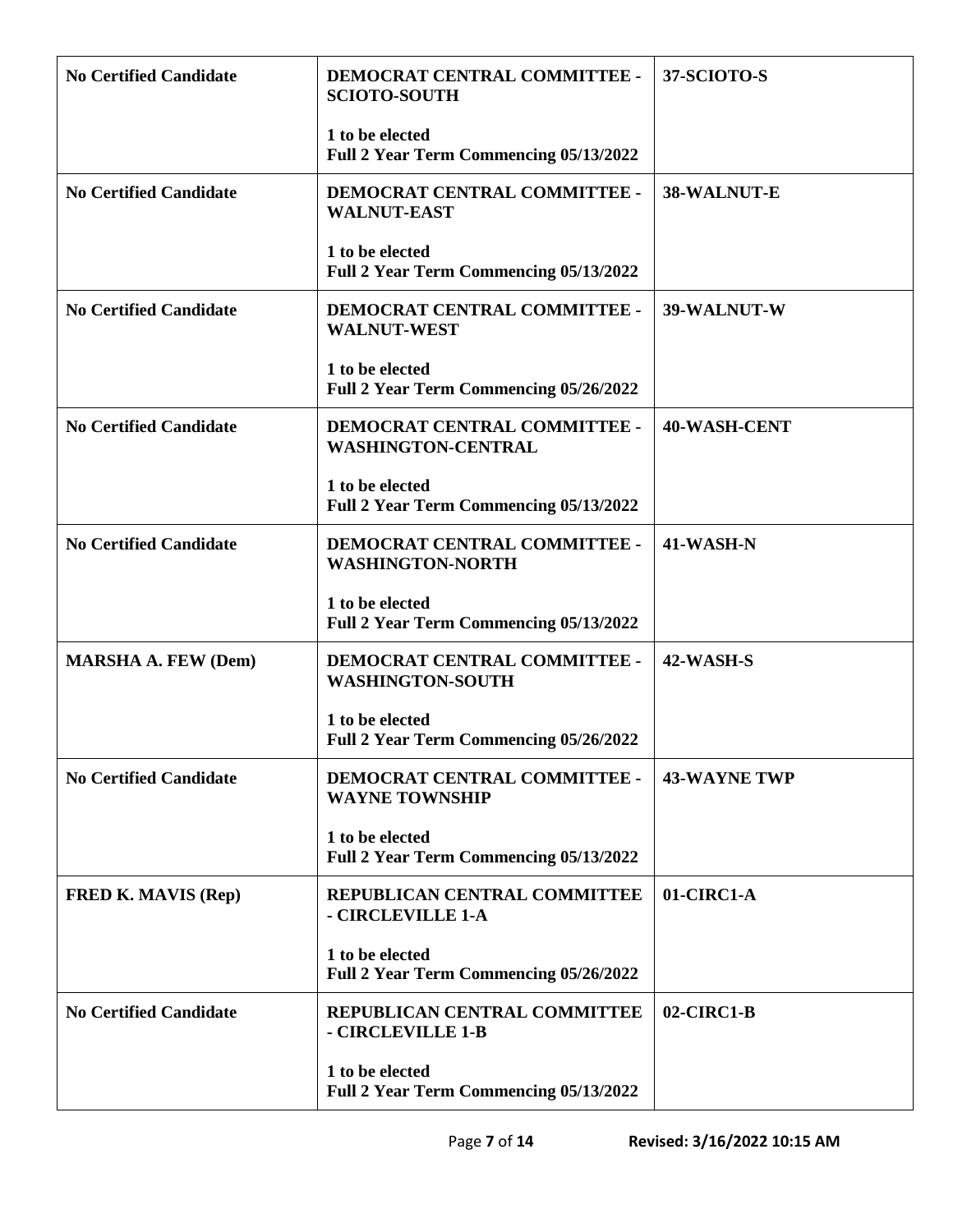| TOM E. SPRING (Rep)                            | REPUBLICAN CENTRAL COMMITTEE<br>- CIRCLEVILLE 1-C                | 03-CIRC1-C |
|------------------------------------------------|------------------------------------------------------------------|------------|
|                                                | 1 to be elected<br>Full 2 Year Term Commencing 05/26/2022        |            |
| <b>BARRY D. KELLER (Rep)</b>                   | REPUBLICAN CENTRAL COMMITTEE<br>- CIRCLEVILLE 2-A                | 04-CIRC2-A |
|                                                | 1 to be elected<br>Full 2 Year Term Commencing 05/26/2022        |            |
| <b>CARYN E. KOCH (Rep)</b>                     | REPUBLICAN CENTRAL COMMITTEE<br>- CIRCLEVILLE 2-B                | 05-CIRC2-B |
|                                                | 1 to be elected<br>Full 2 Year Term Commencing 05/26/2022        |            |
| <b>TODD BRADY (Rep)</b>                        | REPUBLICAN CENTRAL COMMITTEE<br>- CIRCLEVILLE 3-A                | 06-CIRC3-A |
|                                                | 1 to be elected<br>Full 2 Year Term Commencing 05/26/2022        |            |
| <b>GEORGE B. SCHNEIDER</b><br>$(\mathbf{Rep})$ | REPUBLICAN CENTRAL COMMITTEE<br>- CIRCLEVILLE 3-B                | 07-CIRC3-B |
|                                                | 1 to be elected<br>Full 2 Year Term Commencing 05/26/2022        |            |
| <b>SHERI THEIS (Rep)</b>                       | REPUBLICAN CENTRAL COMMITTEE<br>- CIRCLEVILLE 4-A                | 08-CIRC4-A |
|                                                | 1 to be elected<br><b>Full 2 Year Term Commencing 05/26/2022</b> |            |
| W. DAVID WINNER (Rep)                          | REPUBLICAN CENTRAL COMMITTEE<br>- CIRCLEVILLE 4-B                | 09-CIRC4-B |
|                                                | 1 to be elected<br>Full 2 Year Term Commencing 05/26/2022        |            |
| MICHAEL A. WHITTEN (Rep)                       | REPUBLICAN CENTRAL COMMITTEE<br>- CIRCLEVILLE-NORTH              | 10-CIRC-N  |
|                                                | 1 to be elected<br>Full 2 Year Term Commencing 05/26/2022        |            |
| <b>No Certified Candidate</b>                  | REPUBLICAN CENTRAL COMMITTEE<br>- CIRCLEVILLE-NORTHWEST          | 11-CIRC-NW |
|                                                | 1 to be elected<br><b>Full 2 Year Term Commencing 05/13/2022</b> |            |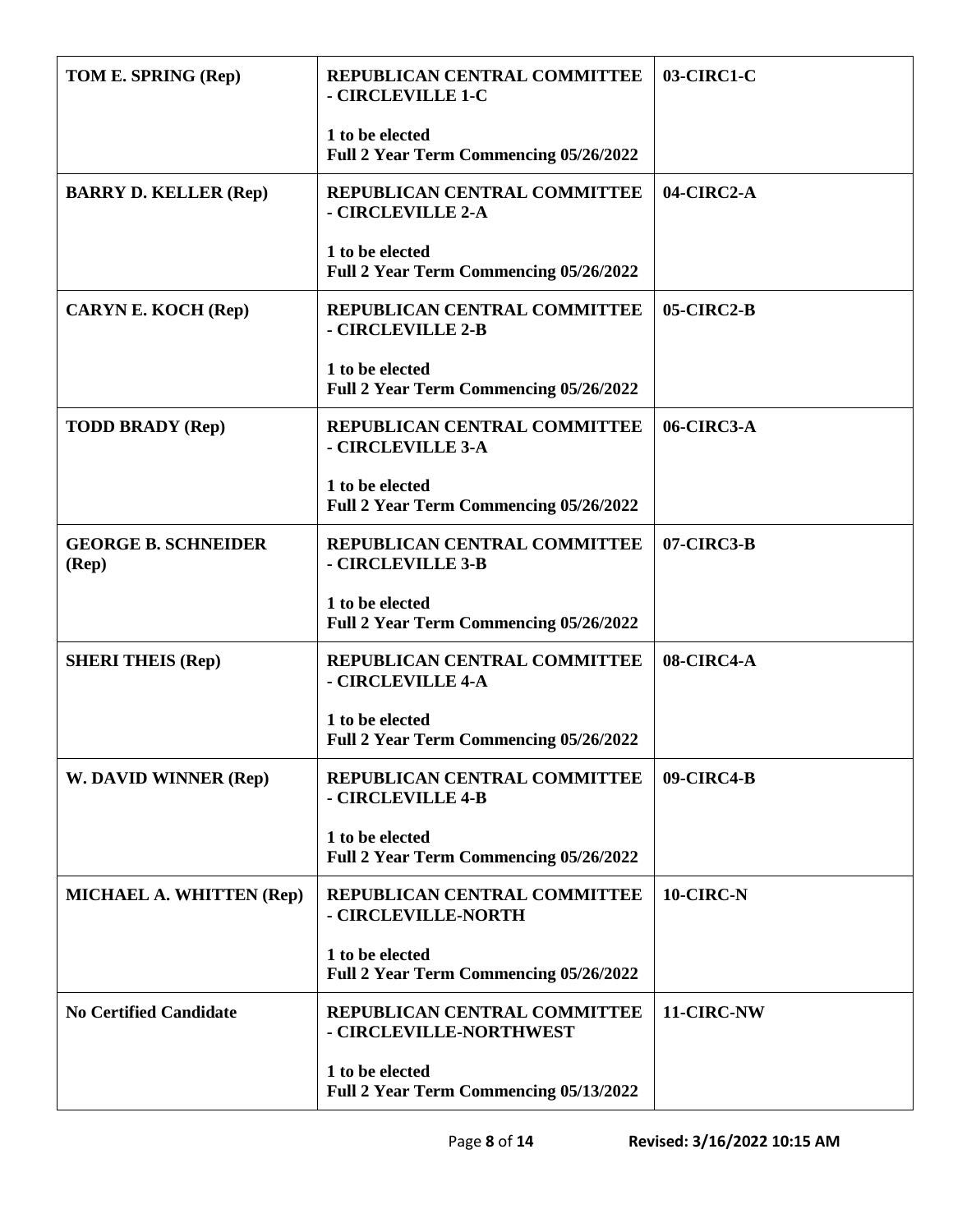| <b>RICHARD R. ELSEA (Rep)</b>                                                 | REPUBLICAN CENTRAL COMMITTEE<br>- CIRCLEVILLE-SOUTH              | 12-CIRC-S            |
|-------------------------------------------------------------------------------|------------------------------------------------------------------|----------------------|
|                                                                               | 1 to be elected<br>Full 2 Year Term Commencing 05/26/2022        |                      |
| <b>LARRY J. CARFREY (Rep)</b>                                                 | REPUBLICAN CENTRAL COMMITTEE<br>- DARBY CLARKS LAKE              | <b>13-DARB CK LK</b> |
|                                                                               | 1 to be elected<br>Full 2 Year Term Commencing 05/26/2022        |                      |
| <b>SUSAN L. BOGGS (Rep)</b><br><b>VALERIE J. CARDWELL</b><br>$(\mathbf{Rep})$ | REPUBLICAN CENTRAL COMMITTEE<br>- DARBY-NORTH                    | 14-DARB-N            |
|                                                                               | 1 to be elected<br>Full 2 Year Term Commencing 05/26/2022        |                      |
| <b>MINDY FUSETTI HAFEY</b><br>$(\mathbf{Rep})$                                | REPUBLICAN CENTRAL COMMITTEE<br>- DARBY-SOUTH                    | 15-DARB-S            |
|                                                                               | 1 to be elected<br>Full 2 Year Term Commencing 05/26/2022        |                      |
| <b>JAMES DEAN (Rep)</b><br><b>MARY BETH POE (Rep)</b>                         | REPUBLICAN CENTRAL COMMITTEE<br>- DEERCREEK/WILLIAMSPORT         | <b>16-DEER/WLSPT</b> |
|                                                                               | 1 to be elected<br>Full 2 Year Term Commencing 05/26/2022        |                      |
| <b>COLTON HENSON (Rep)</b>                                                    | REPUBLICAN CENTRAL COMMITTEE<br>- ASHVILLE-EAST                  | <b>17-ASH-E</b>      |
|                                                                               | 1 to be elected<br><b>Full 2 Year Term Commencing 05/26/2022</b> |                      |
| <b>MATTHEW SCHOLL (Rep)</b><br><b>RICHARD WARD (Rep)</b>                      | REPUBLICAN CENTRAL COMMITTEE<br>- ASHVILLE-NORTH                 | <b>18-ASH-N</b>      |
|                                                                               | 1 to be elected<br>Full 2 Year Term Commencing 05/26/2022        |                      |
| <b>LINDSAY KIRK (Rep)</b>                                                     | REPUBLICAN CENTRAL COMMITTEE<br>- ASHVILLE-WEST                  | <b>19-ASH-W</b>      |
|                                                                               | 1 to be elected<br>Full 2 Year Term Commencing 05/13/2022        |                      |
| <b>No Certified Candidate</b>                                                 | REPUBLICAN CENTRAL COMMITTEE<br>- SOUTH BLOOMFIELD-NORTH         | 20-S BLMFLD-N        |
|                                                                               | 1 to be elected<br>Full 2 Year Term Commencing 05/13/2022        |                      |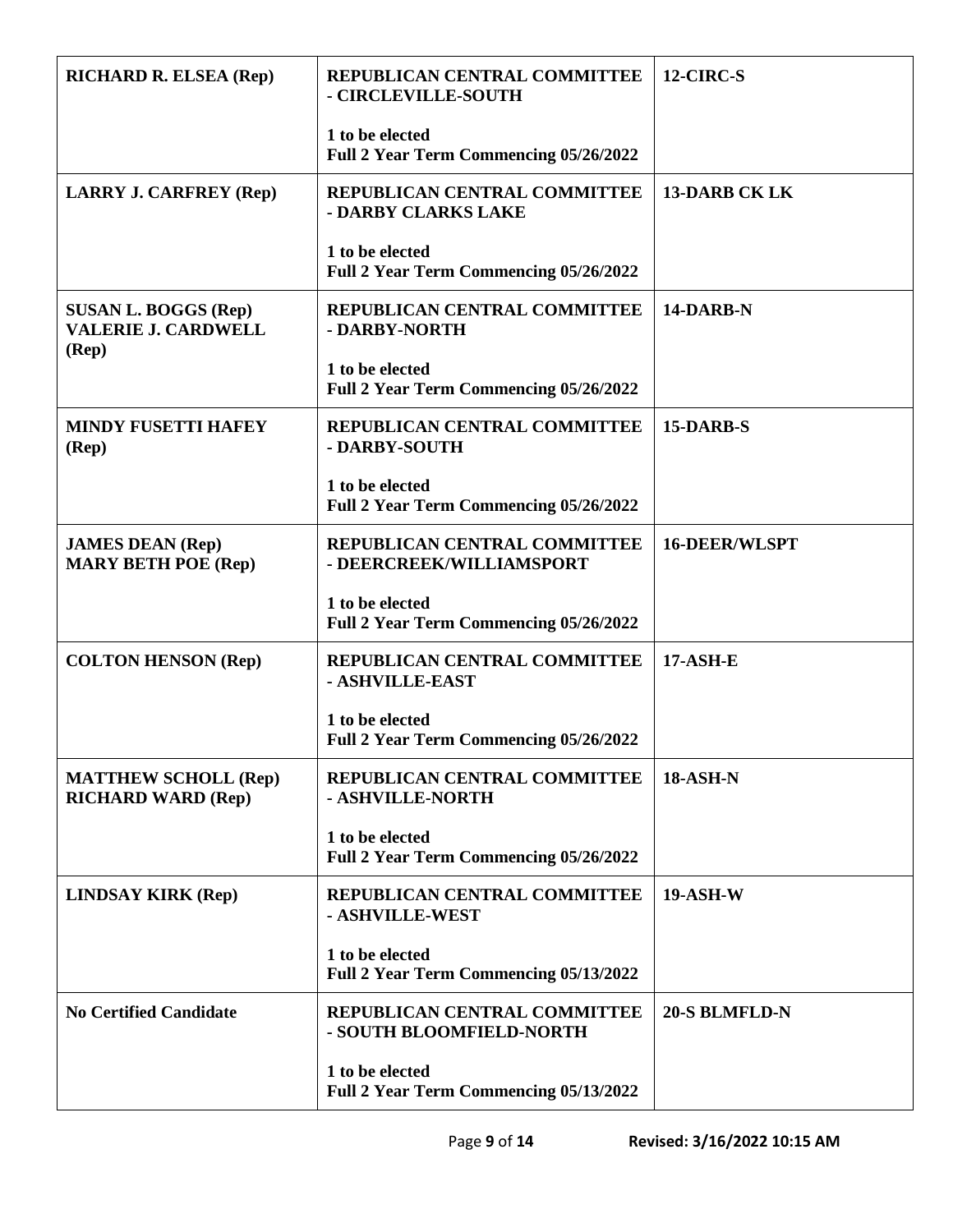| <b>GRANT DAVIS (Rep)</b>                                         | REPUBLICAN CENTRAL COMMITTEE<br>- SOUTH BLOOMFIELD-SOUTH         | 21-S BLMFLD-S      |
|------------------------------------------------------------------|------------------------------------------------------------------|--------------------|
|                                                                  | 1 to be elected<br>Full 2 Year Term Commencing 05/13/2022        |                    |
| <b>RONDE COOK BRUSHART</b><br>(Rep)                              | REPUBLICAN CENTRAL COMMITTEE<br>- HARRISON TOWNSHIP              | <b>22-HRSN TWP</b> |
|                                                                  | 1 to be elected<br>Full 2 Year Term Commencing 05/26/2022        |                    |
| <b>KIMBERLY MATTEO (Rep)</b>                                     | REPUBLICAN CENTRAL COMMITTEE<br>- JACKSON TOWNSHIP               | 23-JKSN TWP        |
|                                                                  | 1 to be elected<br>Full 2 Year Term Commencing 05/26/2022        |                    |
| <b>ELLERY S. ELICK (Rep)</b>                                     | REPUBLICAN CENTRAL COMMITTEE<br>- MADISON TOWNSHIP               | 24-MDSN TWP        |
|                                                                  | 1 to be elected<br>Full 2 Year Term Commencing 05/26/2022        |                    |
| <b>ROSEMARY C. DRUMMOND</b><br>(Rep)<br><b>CARL FULLER (Rep)</b> | REPUBLICAN CENTRAL COMMITTEE<br>- MONROE TOWNSHIP                | 25-MNRO TWP        |
|                                                                  | 1 to be elected<br>Full 2 Year Term Commencing 05/26/2022        |                    |
| <b>JAY H. WIPPEL (Rep)</b>                                       | REPUBLICAN CENTRAL COMMITTEE<br>- DARBYVILLE/MUHLENBERG          | 26-DAR/MHLNB       |
|                                                                  | 1 to be elected<br><b>Full 2 Year Term Commencing 05/26/2022</b> |                    |
| <b>CLAIR B. BETZKO (Rep)</b>                                     | REPUBLICAN CENTRAL COMMITTEE<br>- PERRY/NEW HOLLAND              | 27-PRY/NH          |
|                                                                  | 1 to be elected<br>Full 2 Year Term Commencing 05/26/2022        |                    |
| <b>GARY L. MONTGOMERY</b><br>(Rep)                               | REPUBLICAN CENTRAL COMMITTEE<br>- PICKAWAY-EAST                  | 28-PICK-E          |
|                                                                  | 1 to be elected<br>Full 2 Year Term Commencing 05/26/2022        |                    |
| <b>No Certified Candidate</b>                                    | REPUBLICAN CENTRAL COMMITTEE<br>- PICKAWAY-WEST                  | 29-PICK-W          |
|                                                                  | 1 to be elected<br><b>Full 2 Year Term Commencing 05/13/2022</b> |                    |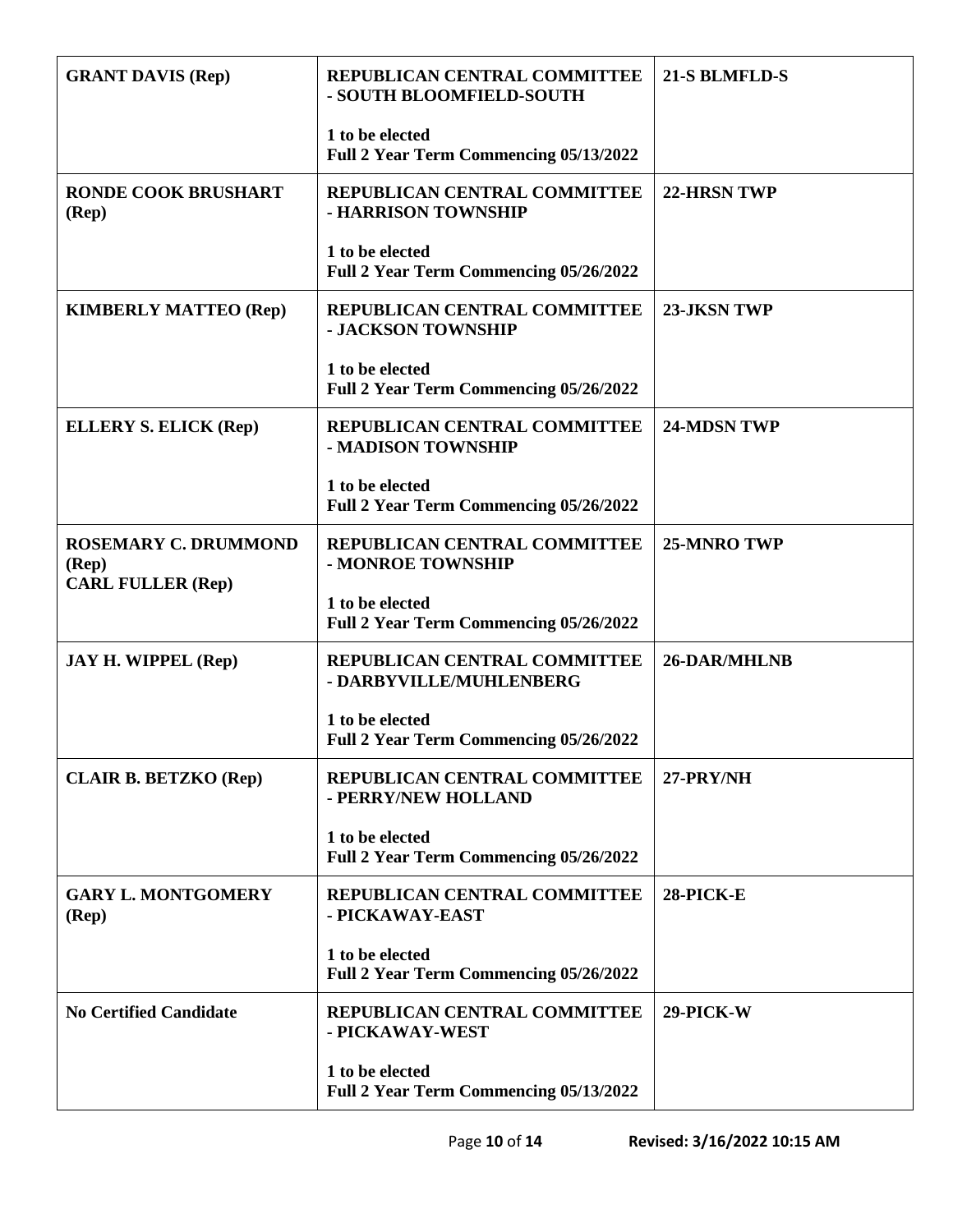| <b>CHELSEA WITHERUP (Rep)</b>                               | REPUBLICAN CENTRAL COMMITTEE<br>- SALTCREEK-NORTH/TARLTON | 30-SLT-N/TRL |
|-------------------------------------------------------------|-----------------------------------------------------------|--------------|
|                                                             | 1 to be elected<br>Full 2 Year Term Commencing 05/13/2022 |              |
| <b>AARON ADAMS (Rep)</b><br><b>JEANNA DAUGHERTY (Rep)</b>   | REPUBLICAN CENTRAL COMMITTEE<br>- SALTCREEK-SOUTH         | 31-SLT-S     |
|                                                             | 1 to be elected<br>Full 2 Year Term Commencing 05/13/2022 |              |
| <b>DAVID LOWRY (Rep)</b>                                    | REPUBLICAN CENTRAL COMMITTEE<br>- COMMERCIAL POINT-EAST   | 32-COMM PT-E |
|                                                             | 1 to be elected<br>Full 2 Year Term Commencing 05/13/2022 |              |
| <b>No Certified Candidate</b>                               | REPUBLICAN CENTRAL COMMITTEE<br>- COMMERCIAL POINT-WEST   | 33-COMM PT-W |
|                                                             | 1 to be elected<br>Full 2 Year Term Commencing 05/13/2022 |              |
| <b>No Certified Candidate</b>                               | REPUBLICAN CENTRAL COMMITTEE<br>- SCIOTO-NORTHEAST        | 34-SCIOTO-NE |
|                                                             | 1 to be elected<br>Full 2 Year Term Commencing 05/13/2022 |              |
| <b>GARY SCHERER (Rep)</b>                                   | REPUBLICAN CENTRAL COMMITTEE<br>- SOUTHERN POINT          | 35-STHRN PT  |
|                                                             | 1 to be elected<br>Full 2 Year Term Commencing 05/13/2022 |              |
| <b>No Certified Candidate</b>                               | REPUBLICAN CENTRAL COMMITTEE<br>- SCIOTO-NORTH            | 36-SCIOTO-N  |
|                                                             | 1 to be elected<br>Full 2 Year Term Commencing 05/13/2022 |              |
| <b>SANDRA K. DARBY (Rep)</b>                                | REPUBLICAN CENTRAL COMMITTEE<br>- SCIOTO-SOUTH            | 37-SCIOTO-S  |
|                                                             | 1 to be elected<br>Full 2 Year Term Commencing 05/26/2022 |              |
| <b>WENDY K. GARDNER (Rep)</b><br><b>BRIAN STEWART (Rep)</b> | REPUBLICAN CENTRAL COMMITTEE<br>- WALNUT-EAST             | 38-WALNUT-E  |
|                                                             | 1 to be elected<br>Full 2 Year Term Commencing 05/26/2022 |              |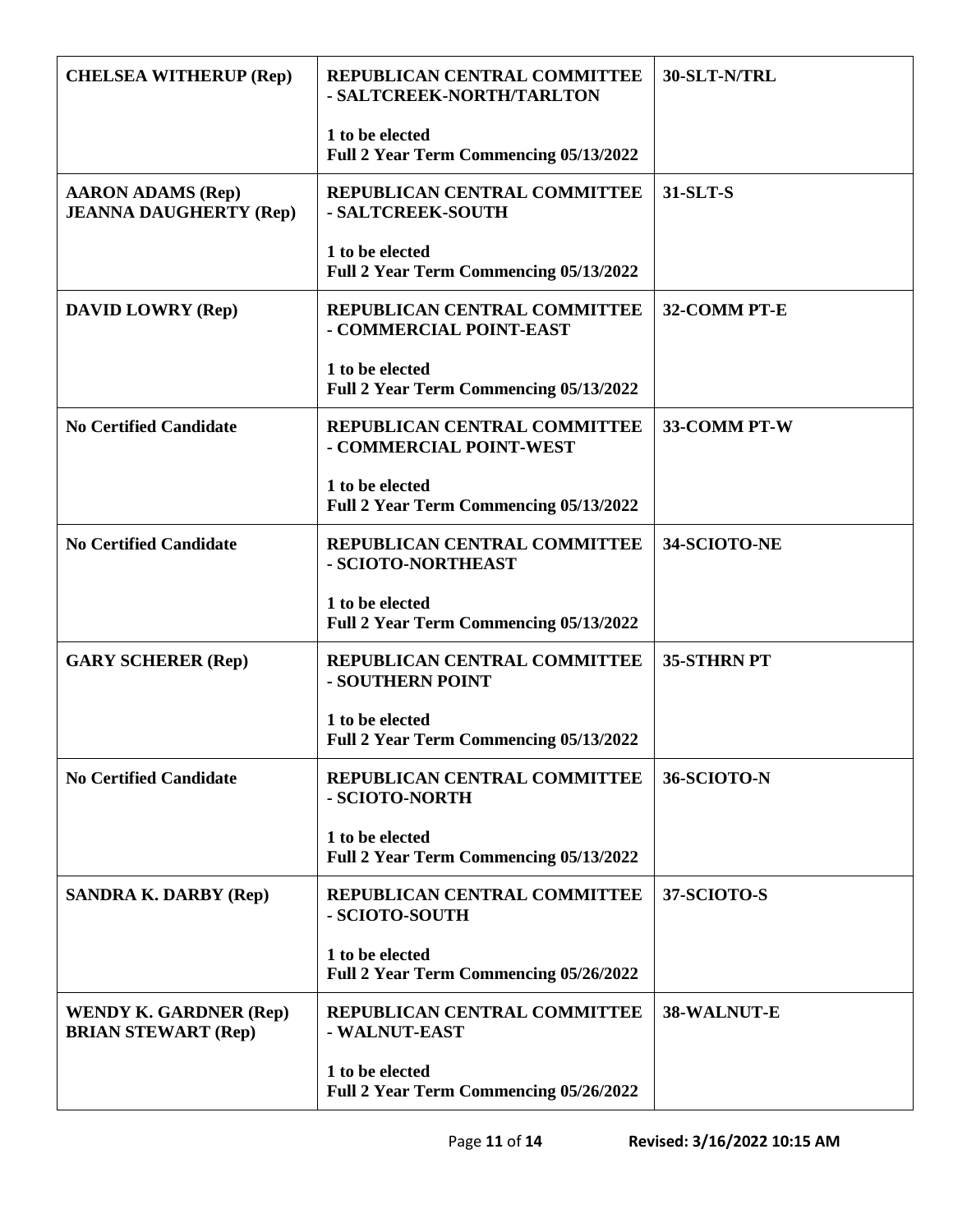| <b>HAROLD HENSON (Rep)</b>    | REPUBLICAN CENTRAL COMMITTEE<br>- WALNUT-WEST                    | 39-WALNUT-W         |
|-------------------------------|------------------------------------------------------------------|---------------------|
|                               | 1 to be elected<br>Full 2 Year Term Commencing 05/26/2022        |                     |
| <b>No Certified Candidate</b> | REPUBLICAN CENTRAL COMMITTEE<br>- WASHINGTON-CENTRAL             | 40-WASH-CENT        |
|                               | 1 to be elected<br>Full 2 Year Term Commencing 05/13/2022        |                     |
| <b>MARSHALL FIELDS (Rep)</b>  | REPUBLICAN CENTRAL COMMITTEE<br>- WASHINGTON-NORTH               | 41-WASH-N           |
|                               | 1 to be elected<br>Full 2 Year Term Commencing 05/13/2022        |                     |
| PATRICIA K. HAMILTON<br>(Rep) | REPUBLICAN CENTRAL COMMITTEE<br>- WASHINGTON-SOUTH               | 42-WASH-S           |
|                               | 1 to be elected<br>Full 2 Year Term Commencing 05/13/2022        |                     |
| WILLIAM J. RICHARDS (Rep)     | REPUBLICAN CENTRAL COMMITTEE<br>- WAYNE TOWNSHIP                 | <b>43-WAYNE TWP</b> |
|                               | 1 to be elected<br><b>Full 2 Year Term Commencing 05/26/2022</b> |                     |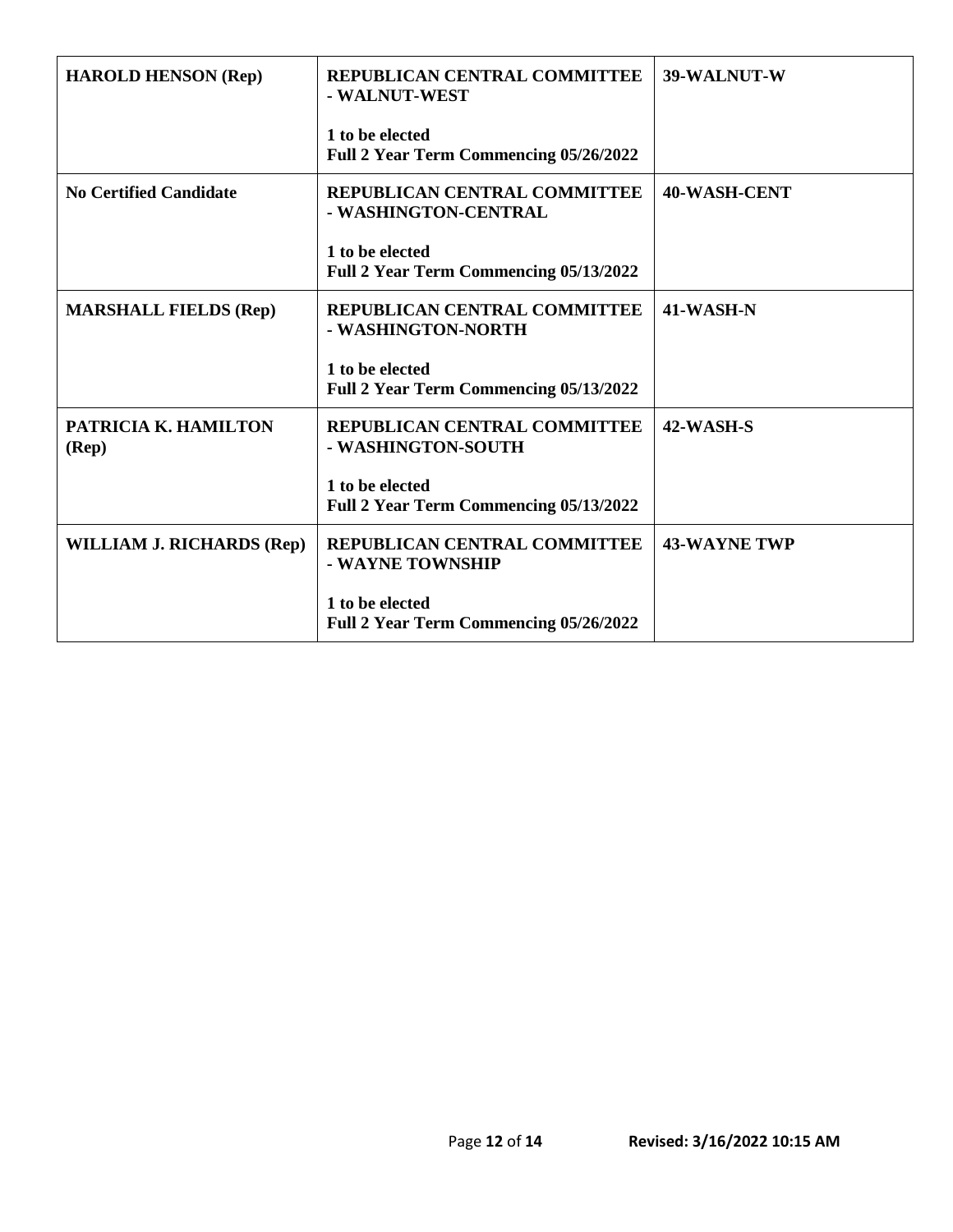| <b>All Issues</b>                                                                                                                                             |                                                                                                                                                                                                                                                                                                                                                                                                                                                                                                                                                                                                                                                                                                                                                                                                                  |                                                                                                                     |  |
|---------------------------------------------------------------------------------------------------------------------------------------------------------------|------------------------------------------------------------------------------------------------------------------------------------------------------------------------------------------------------------------------------------------------------------------------------------------------------------------------------------------------------------------------------------------------------------------------------------------------------------------------------------------------------------------------------------------------------------------------------------------------------------------------------------------------------------------------------------------------------------------------------------------------------------------------------------------------------------------|---------------------------------------------------------------------------------------------------------------------|--|
| <b>Entity, Overlaps</b>                                                                                                                                       | <b>Issue Number, Description</b>                                                                                                                                                                                                                                                                                                                                                                                                                                                                                                                                                                                                                                                                                                                                                                                 | <b>Precincts</b>                                                                                                    |  |
| <b>ADENA LOCAL SCHOOL</b><br><b>DISTRICT</b><br><b>Overlaps: ROSS AND</b><br>PICKAWAY COUNTIES                                                                | <b>ISSUE #1</b><br>INCOME TAX (ADDITIONAL - 0.75%,<br><b>10 YEARS, COMMENCING 1/1/2023)</b><br>permanent improvements                                                                                                                                                                                                                                                                                                                                                                                                                                                                                                                                                                                                                                                                                            | 16/3-DEER/WLSPT, 27/4-<br><b>PRY/NH</b>                                                                             |  |
| <b>MIAMI TRACE LOCAL</b><br><b>SCHOOL DISTRICT</b><br><b>Overlaps: FAYETTE,</b><br>CLINTON, HIGHLAND,<br><b>MADISON, PICKAWAY AND</b><br><b>ROSS COUNTIES</b> | ISSUE #2<br><b>EMERGENCY PROPERTY TAX</b><br>(RENEWAL - ANNUAL SUM<br>\$1,900,000.00, 3.2 mills, 5 YEARS,<br><b>COMMENCING 2022, FIRST DUE 2023)</b><br><b>Avoiding an Operating Deficit</b>                                                                                                                                                                                                                                                                                                                                                                                                                                                                                                                                                                                                                     | 27/1-PRY/NH, 27/2-PRY/NH                                                                                            |  |
| <b>SOUTHWEST PICKAWAY</b><br><b>FIRE DISTRICT</b>                                                                                                             | ISSUE #3<br>BOND ISSUE (PRINCIPAL \$2,250,000.00,<br>RATE 1.8 mills, 30 YEARS,<br><b>COMMENCING 2022, FIRST DUE 2023)</b><br><b>CONSTRUCTING AND INSTALLING</b><br>A NEW EMERGENCY SERVICES<br><b>EQUIPMENT STORAGE AND</b><br><b>MAINTENANCE BUILDING</b>                                                                                                                                                                                                                                                                                                                                                                                                                                                                                                                                                       | 16/1-DEER/WLSPT, 16/2-<br>DEER/WLSPT, 16/3-<br>DEER/WLSPT, 43/1-WAYNE<br><b>TWP</b>                                 |  |
| <b>VILLAGE of NEW HOLLAND</b><br><b>Overlaps: PICKAWAY AND</b><br><b>FAYETTE COUNTIES</b>                                                                     | <b>ISSUE #4</b><br><b>PROPERTY TAX (ADDITIONAL - 1</b><br>mills, 5 YEARS, COMMENCING 2022,<br><b>FIRST DUE 2023)</b><br><b>CURRENT EXPENSES</b>                                                                                                                                                                                                                                                                                                                                                                                                                                                                                                                                                                                                                                                                  | <b>27/1-PRY/NH</b>                                                                                                  |  |
| <b>CIRCLEVILLE TOWNSHIP</b>                                                                                                                                   | <b>ISSUE #5</b><br><b>PROPERTY TAX (ADDITIONAL - 1.25</b><br>mills, a continuing period of time,<br><b>COMMENCING 2022, FIRST DUE 2023)</b><br>providing and maintaining motor<br>vehicles, communications, other<br>equipment, buildings, and sites for such<br>buildings used directly in the operation of a<br>police department, for the payment of<br>salaries of permanent or part-time police,<br>communications, or administrative<br>personnel to operate the same, including<br>the payment of any employer contributions<br>required for such personnel under section<br>145.48 or 742.33 of the Revised Code, for<br>the payment of the costs incurred by<br>townships as a result of contracts made<br>with other political subdivisions in order to<br>obtain police protection, for the provision | 10/1-CIRC-N, 10/2-CIRC-N,<br>10/3-CIRC-N, 11/1-CIRC-NW,<br>11/2-CIRC-NW, 11/3-CIRC-<br>NW, 12/1-CIRC-S, 12/2-CIRC-S |  |